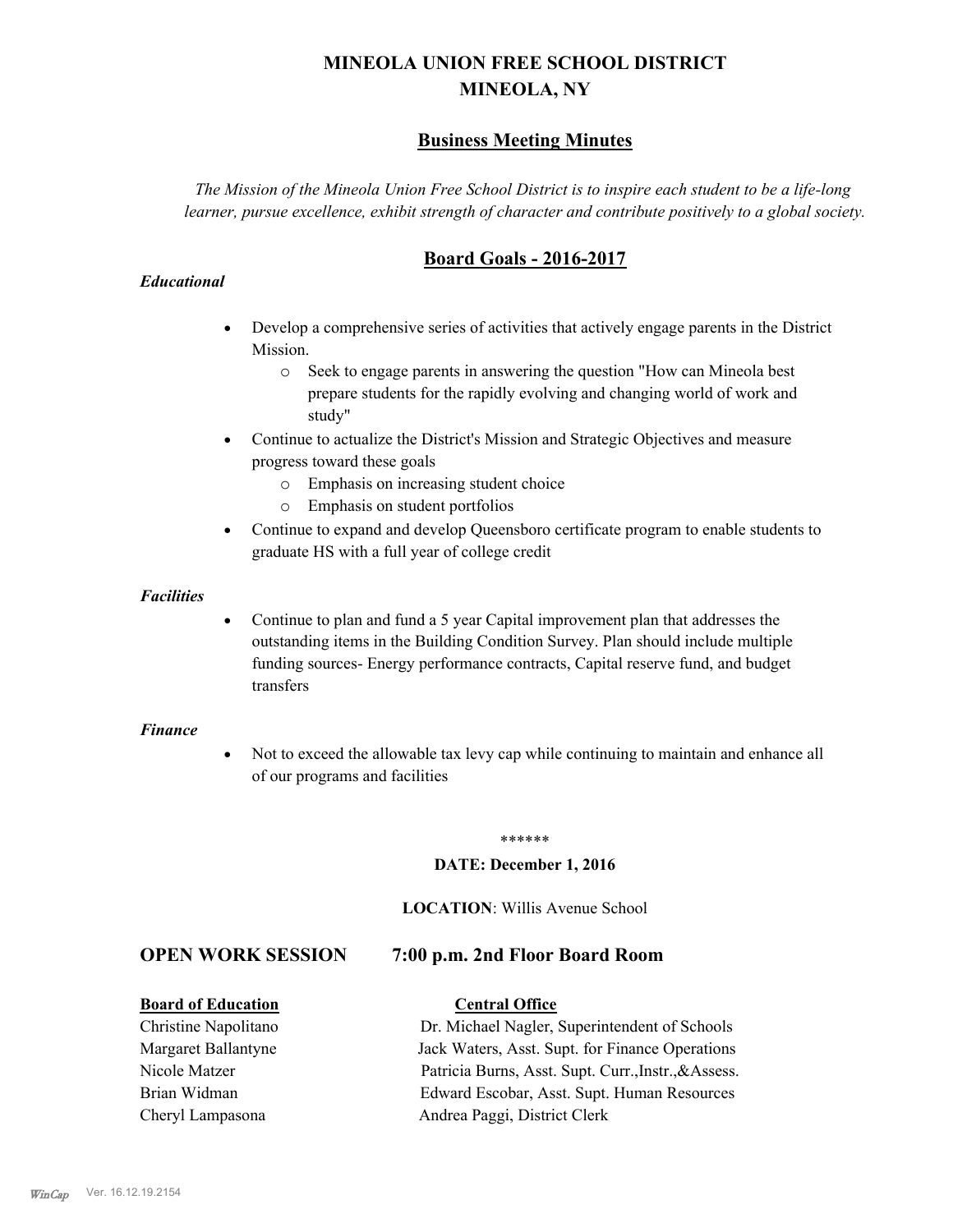**A. Call to Order - 7:00 pm B. Pledge of Allegiance C. Reading of Mission-** Margaret Ballantyne **D. Moment of Silent Meditation**

#### **E. Dais & Visitor Introductions**

Absent: Jack Waters

#### **F. High School Student Organization Report**

Before tonight's SO report, there was a Student Recognition presentation. Mr. Escobar stated that the students being recognized all exemplify excellence, passion and commitment. Four students were recognized for the acknowledgment as Young Scholars of Mathematics from the Institute of Creative Problem Solving Program at SUNY Old Westbury: Anushka Patel, Ankita Patel, Jeremiah Florestal and Alvin Tsai. These students are at the top 1/10 of 1% in math of all students on Long Island in his/her grade. They are 4 of approximately 50 students from across Long Island. Dr. Nagler stated that this is a very prestigious program and 4 out of 53 students from across Long Island are from Mineola. He expressed how proud he is of their accomplishment. Next, four students were recognized for their commitment to the District Mission to "contribute positively to a global society" through their participation in the eWaste Drive at the Middle School. These students are: Brendan Morrison, Aedan Amatulli, Deanna Polisino and Julia O'Connor. Dr. Nagler stated that we are proud that this event continues and congratulated these students for their participation. There was a brief pause in the meeting for photos.

Tonight's Student Organization report was by Danny Pires. He began by saying that he hoped everyone had a very Happy Thanksgiving. Danny discussed some of the various student services being done by students including: nursing home visits, computeers, Ronald McDonald House dinner, peer tutors, the INN, and letters and supplies for Veterans. Danny also reported on the amount of food collected for families for Thanksgiving. Danny encouraged everyone to check out "Mustang Media" for stories from throughout the school. On the Spot Interviews are currently taking place at the High School for the following colleges: Molloy, St. John's, Hofstra, NYIT, Mercy College, Farmingdale, LIU Post and Adelphi. Danny sent out his congratulations to the High School Drama Club for the production of the "Miracle Worker". Tomorrow, the Winter Pep Rally takes place at the High School. The Winter Concerts will take place December 13th and December 20th. The Board and Dr. Nagler thanked Danny for his report.

#### **G. BOE Reports**

#### **a. Comments from Board Trustees**

Cheryl Lampasona reported that she went to the play with her sons and they were mesmerized by it. She reported that the play and the actors were spectacular.

Brian Widman also attended the play with his family and his sons had many questions. The family did a lot of research on the individuals from the play and learned a great deal. He added that the play was truly well done.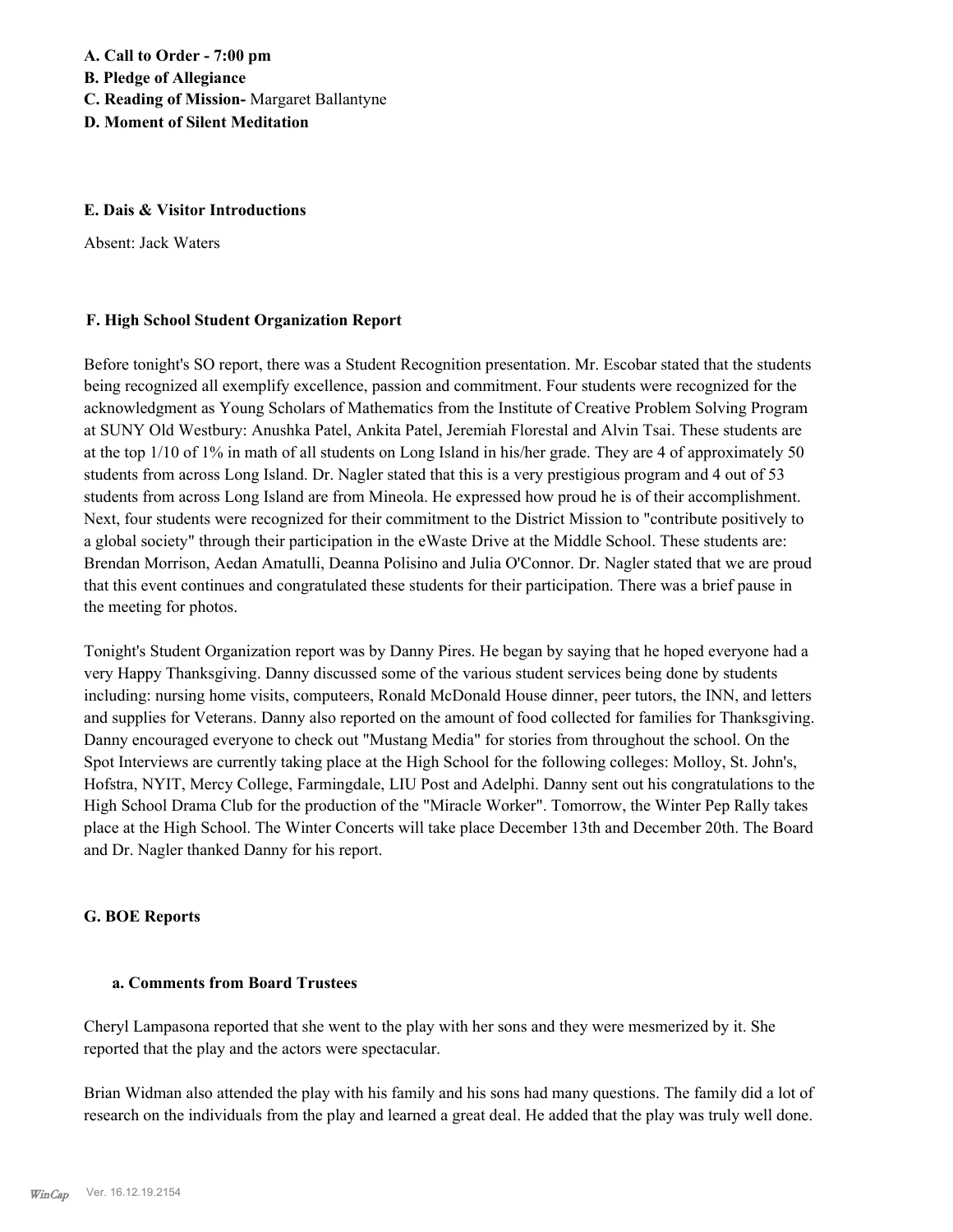Nicole Matzer reported that unfortunately she was unable to attend the play. She had the chance to visit Hampton Street and was amazed by all that was going on. Ms. Matzer attended the Marching Band Esprit D'Corps dinner on November 29th. Ms. Matzer announced that the High School got permission and next year's play will be "The Hunger Games". She added that one of the coaches will be writing the show for the school.

Margaret Ballantyne attended the Jackson Avenue PTA Meeting and there was a very interesting presentation. On Saturday, 12/3 Septa is hosting a Holiday Party at Jackson Avenue. Tomorrow night is Gingerbread University at Hampton Street. Dr. Ballantyne reported that "The Miracle Worker" was amazing and the cast was phenomenal. Dr. Ballantyne noted that she wished that Danny was still here because she wanted to congratulate him on the job that he has done. She stated that he has really grown since the first time he presented.

# **b. Comments from Board President**

Christine Napolitano stated that she too wanted to comment on the High School production of the Miracle Worker. She felt that Mr. DeLuca truly outdid himself and the cast was outstanding. Ms. Napolitano is looking forward to attending the Winter Concerts throughout the District.

#### **c. Comments from Superintendent**

Dr. Nagler commented on the production of "The Miracle Worker" and added that this is the first time he attended the matinee. He stated that this play was very well done. Dr. Nagler loves that the Drama Club does both a drama and a musical each year. He said hats off to all involved. Dr. Nagler attended the PTA Regional Dinner and thanked the District Council for inviting him. He gave a brief update on the projects that are in progress: the windows are almost done and the doors are started at Jackson Avenue; the painting is done and it is looking good; the Music Rooms and the FAB Lab are 90% done at this point. He gave kudos to staff for making these spaces "come to life". The grand opening will happen soon. Dr. Nagler stated that this evening there will be a walk-on item to approve the athletic field project at Hampton Street.

# **H. Old Business**

There was no old business this evening.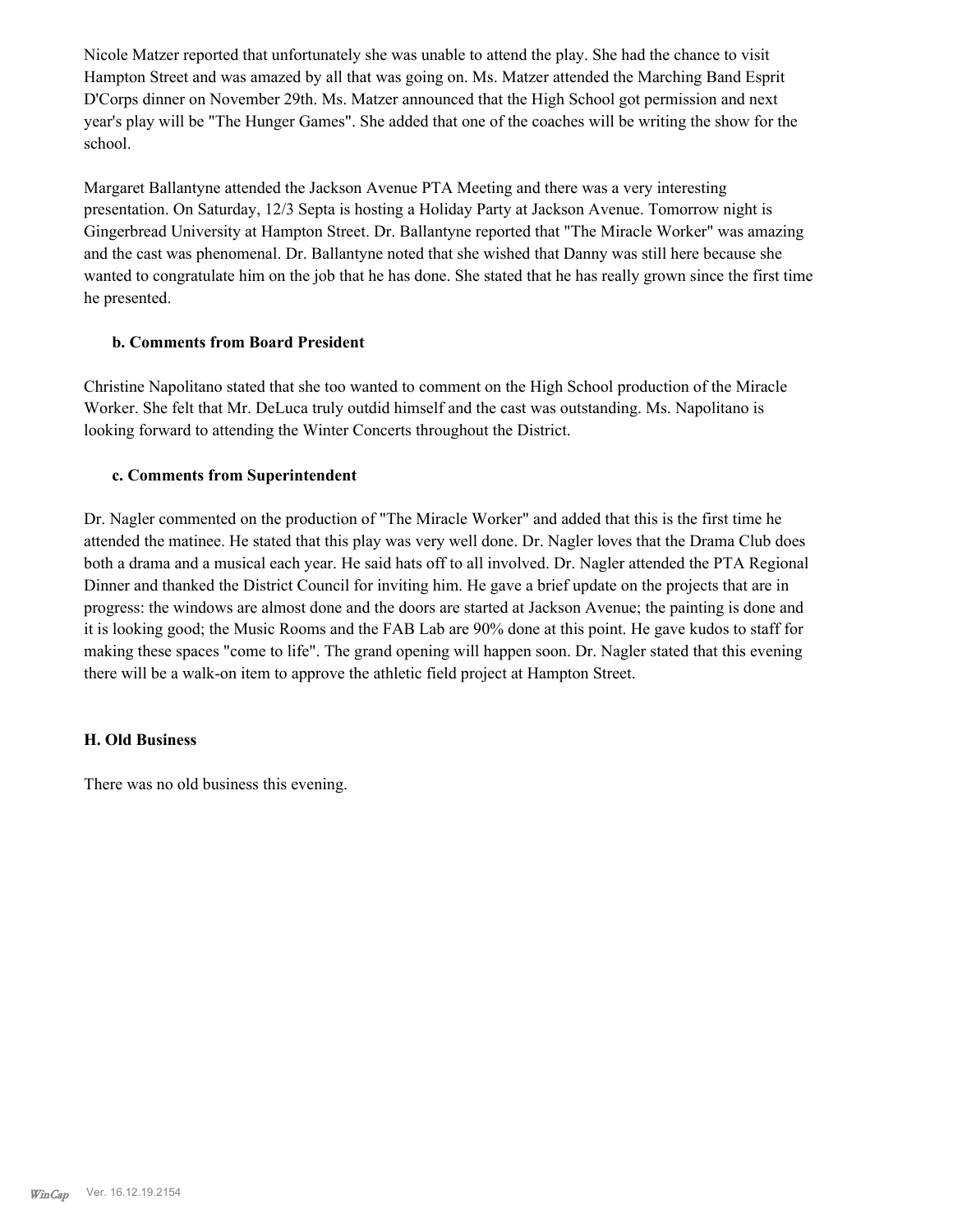## **I. New Business**

## **Cold War Veteran's Tax Exemption**

**RESOLUTION # 29- WHEREAS,** New York Real Property Tax Law section 458-a \*(b)was amended to provide eligible Cold War veterans with a real property tax exemption from school taxes similar to exemptions offered under other provisions of the real property tax law so long as the School District in which the real property is located, after public hearing, adopts a resolution authorizing the exemption;

**NOW, THEREFORE, BE IT RESOLVED,** that the Board of Education of the Mineola UFSD, hereby authorizes the application of the Cold War Veteran Tax Exemption as contained in New York Real Property Tax Law section 458-a \*(b), as amended in the amount of 10%, and such exemption shall be applicable to school taxes; and

**BE IT FURTHER RESOLVED,** that the Board of Education of the Mineola UFSD hereby adopts the following alternative maximum exemption allowable in Real Property Tax Law, section 458-a(2) (a) and (b) as follows:

Basic Maximum 8,000

**Motion:** Brian Widman **Second:** Nicole Matzer

Discussion: Christine Napolitano informed the Board that the resolution needed to be amended to correct a typographical error. It says 458-a but it should be 458-**b.**

A motion was made by Margaret Ballantyne to amend the resolution and was second by Nicole Matzer. The Board was polled and all were in agreement. Motion passed and the correction was made to reflect 458 b. Dr. Nagler explained that this Cold War Veterans exemption would result in approximately \$1 per year for the other taxpayers.

| Yes: | Cheryl Lampasona     | No: | None |
|------|----------------------|-----|------|
|      | Brian Widman         |     |      |
|      | Nicole Matzer        |     |      |
|      | Margaret Ballantyne  |     |      |
|      | Christine Napolitano |     |      |

**Passed:** Yes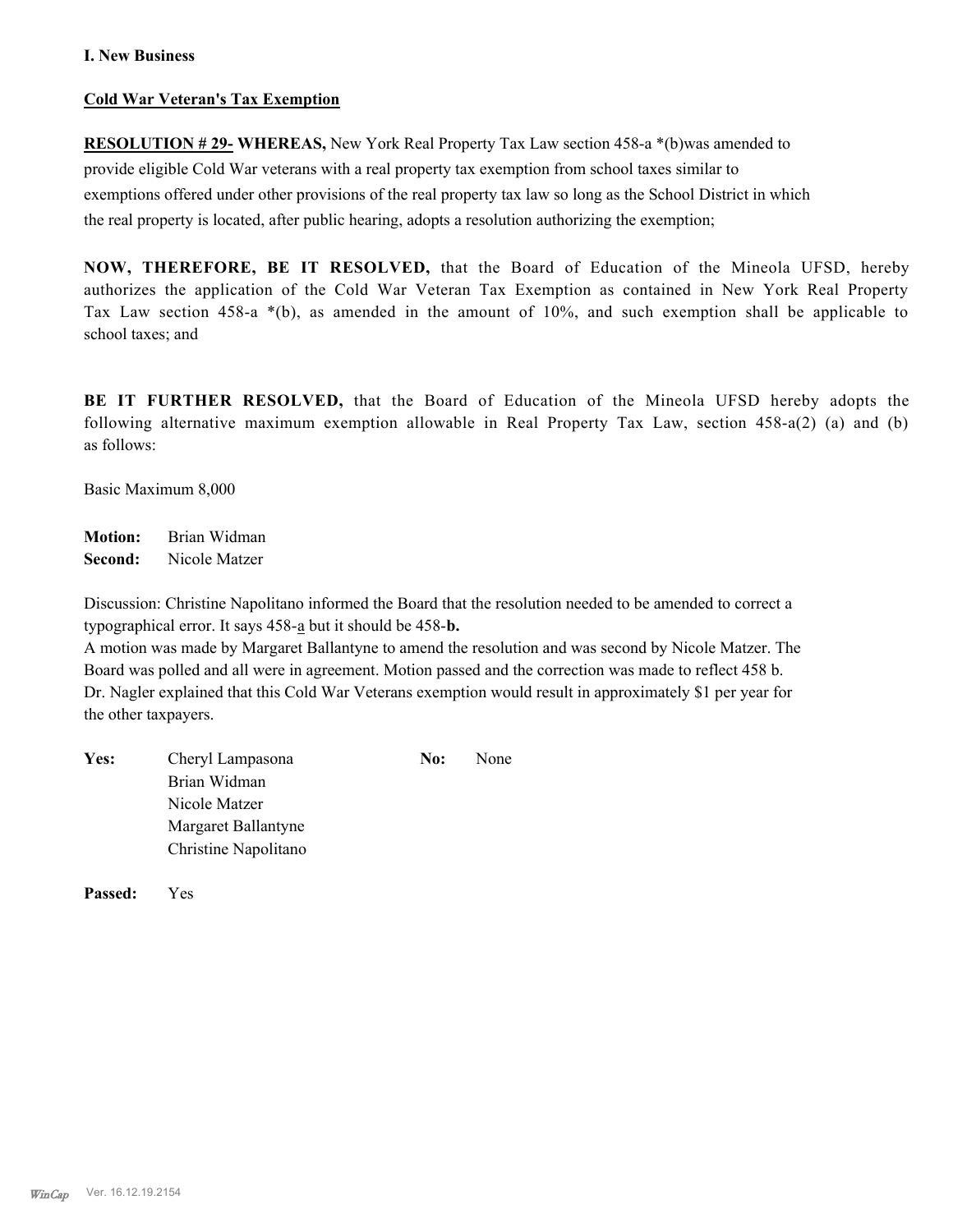# **J. Consensus Agenda**

**RESOLUTION # 30- BE IT RESOLVED** that the Board of Education approves the consensus agenda items J.1.a. through J.6.b., as presented.

**Motion:** Margaret Ballantyne

**Second:** Cheryl Lampasona

Discussion: Christine Napolitano stated that there was on item to be walked-on the Consensus Agenda:

# **2. Instruction**

b.Appointments Instruction

**7.** That the Board of Education approves the appointment of Bryanna Kelly to the position of 45 day substitute teacher for Lisa Applewhite, effective December 1, 2016. Salary: Days 1- 10- \$100 per day; Days 11- 20- \$110 per day; Days 20- 30- \$120 per day; Days 31- 45- \$130 per day and Day 46- MA, Step 1, \$68,282.

A motion was made by Nicole Matzer to add item J.2.b.7 to the consensus agenda and was second by Margaret Ballantyne. The Board was polled and all were in agreement. The motion passed.

After the amendment, Ms. Napolitano acknowledged item 2.d.1 the retirement of Patricia Burns, Assistant Superintendent for Curriculum, Instruction and Assessment. The Board was sad but happy for Ms. Burns. There was no further discussion.

| Yes: | Cheryl Lampasona     | No: | None |
|------|----------------------|-----|------|
|      | Brian Widman         |     |      |
|      | Nicole Matzer        |     |      |
|      | Margaret Ballantyne  |     |      |
|      | Christine Napolitano |     |      |
|      |                      |     |      |

**Passed:** Yes

# 1. **Accepting of Minutes**

That the Board of Education accepts the minutes of the November 10, 2016 Workshop Meeting as presented. a.

# 2. **Instruction**

- a. Resignation(s)
- That the Board of Education accepts the resignation of Lucila Guzman, Elementary Teacher, effective December 23, 2016. 1.
- b. Appointments Instruction
- That the Board of Education approves the appointment of Karen Gutierrez, to the position of Probationary Mathematics Teacher, effective November 17, 2016. Salary: BA+15, Step 1, \$61,300. Probationary Period: November 17, 2016 to November 16, 2020. 1.
- That the Board of Education approves the appointment of Meagan Fabiitti, to the position of Probationary Elementary Teacher, effective January 30, 2017. Salary: MA, Step 1, \$68,282. Probationary Period: January 30, 2017 to January 29, 2020. 2.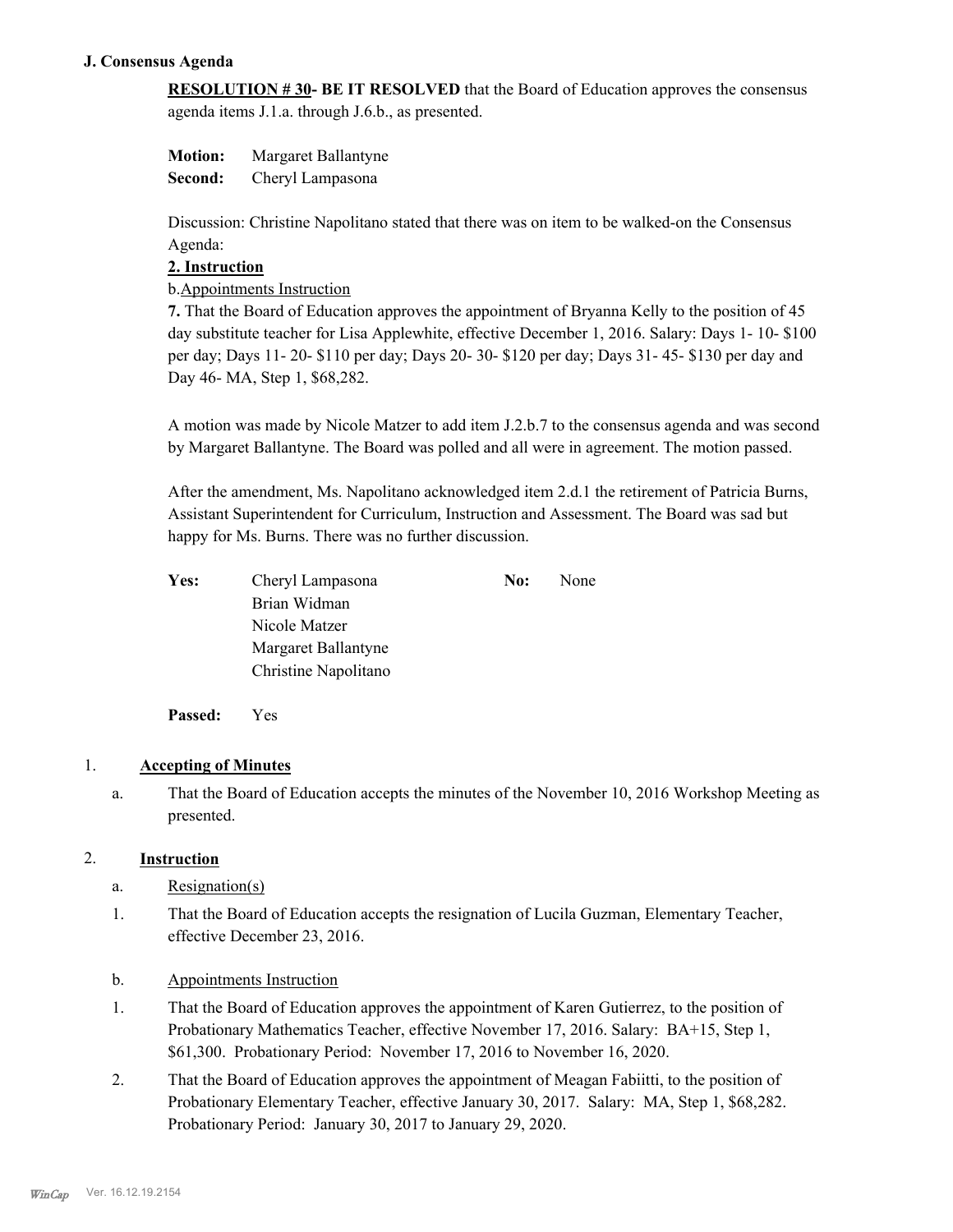- That the Board of Education approves the appointment of Nicole Oddo, to the position of Probationary Elementary Teacher, effective January 3, 2017. Salary: MA, Step 1, \$68,282. Probationary Period: January 3, 2017 to January 2, 2021. 3.
- That the Board of Education approves the appointment of Kristen Mixon, to the position of Probationary Speech Teacher, effective November 28, 2016. Salary: MA, Step 1, \$68,282. Probationary Period: November 28, 2016 to November 27, 2020. 4.
- That the Board of Education approves the appointment of Cailin Giard, to the position of Leave Replacement Elementary Teacher, for Nicole Bartone, effective January 30, 2017 to June 30, 2017. Salary: MA, Step 1, \$68,282. 5.
- That the Board of Education approves the appointment of Valerie Sunjka, to the position of Leave Replacement Teacher for Lisa Fiocco, effective January 3, 2017 to June 30, 2017, with a salary of MA+60, Step 8, \$100,093. 6.
- Appointment(s) Sub Teacher per diem That the Board of Education approves the following individual(s) as Per Diem Substitute Teacher (s) for the current school year, at a daily rate of \$100 days 0-10, \$110 days 11-20, \$120 days 21- 30, \$130 day 31+; and retirees at a daily rate of \$125.00 per day, \$130 per day after 30 days.: c.

EMPLOYEE NAME EMPLOYEE CERTIFICATION 1. Emily Zwiebel Childhood Ed(1-6), SWD(1-6)

- d. Retirement(s) Instruction
- That the Board of Education accepts, with regret, the resignation of Patricia Burns, Assistant Superintendent for Curriculum, Instruction and Assessment, for the purpose of retirement, effective December 31, 2016. 1.
- Appointment(s) Club/Stipends e.

That the Board of Education approves the following Club/stipend recommendations for the current school year:

| <b>POSITION</b>            | <b>EMPLOYEE NAME</b>      | STIPEND             |
|----------------------------|---------------------------|---------------------|
| SADD advisor               | Karin Weidlein (replacing | .8 of \$985         |
|                            | Anne McAree starting      |                     |
|                            | 11/1/2016                 |                     |
| Pep Band Advisor           | <b>Christopher Toomey</b> | \$985.00            |
| 8/9 Musical Stage          | Andrew Woolsey            | $1/2$ of \$1,793    |
| Construction               |                           |                     |
| 8/9 Musical Stage          | Paul Sommer               | $1/2$ of \$1,793    |
| Construction               |                           |                     |
| $10/11/12$ Musical Vocal   | Barbara Brand Silverman   | \$2,868.00          |
| Coach                      |                           |                     |
| Winter Guard Director      | Lindsay N. Beaumont       | \$4,303.00          |
| Winter Guard Assistant Dir | Jessica S. Sideleau       | \$1,434.00          |
| Winter Guard Coach         | Jake L. Montanaro         | \$985.00            |
| Winter Guard Coach         | John F. Citarella         | \$985.00            |
| Winter Guard Drill Writer  | Lindsay N. Beaumont       | $1/2$ of \$3,384.00 |
| Winter Guard Drill Writer  | Kenneth J. Kamping        | $1/2$ of \$3,384.00 |
| MS Musical Stage           | Andrew J. Woolsey         | \$1,793.00          |
| Construction               |                           |                     |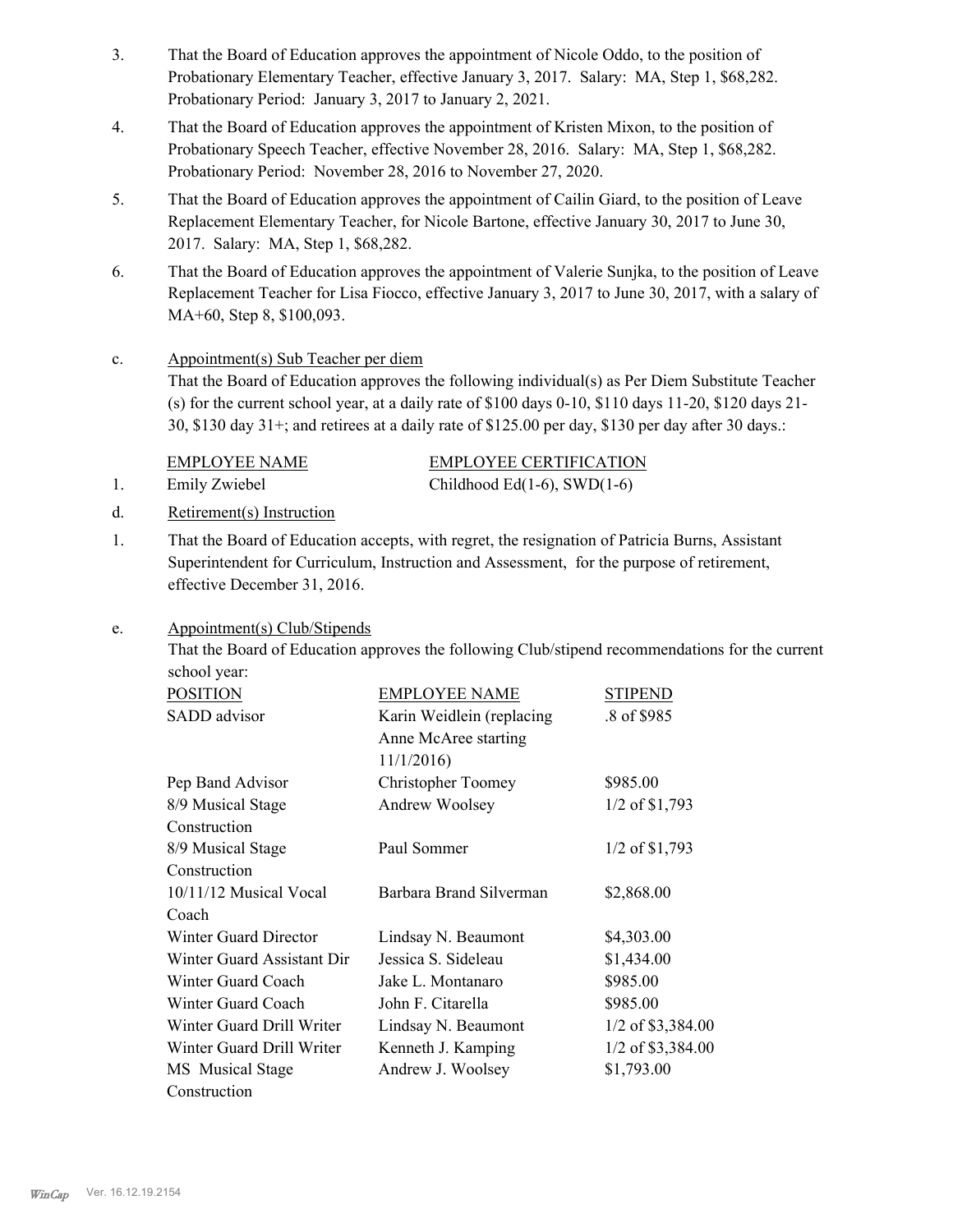## 3. **Instruction: Committee on Special Education**

a. That the Board of Education approves the CSE/CPSE/SCSE recommendations for programs and services for students with IEPs for the time period from 9/1/16-10/31/16. Please be advised that all of the parents have received the student's IEP and a copy of their DUE process rights.

# 4. **Instruction: Contracted**

a. That the Board of Education approves the Special Education Services Agreement for parentally placed students (payable) between the Mineola UFSD and Jericho UFSD for the 2016- 2017 school year.

b. That the Board of Education approves the Special Education Services Agreement for parentally placed students (payable) between the Mineola UFSD and Hempstead UFSD for the 2016- 2017 school year.

c. That the Board of Education approves the Special Education Services Agreement for parentally placed students (receivable) between the Mineola UFSD and Wantagh UFSD for the 2016- 2017 school year.

d. That the Board of Education approves the Special Education Services Agreement for parentally placed students (payable) between the Mineola UFSD and South Huntington UFSD for the 2016- 2017 school year.

e. That the Board of Education approves the Special Education Services Agreement for parentally placed students (payable) between the Mineola UFSD and Garden City UFSD for the 2016- 2017 school year.

f. That the Board of Education approves the Special Education Services Agreement for parentally placed students (receivable) between the Mineola UFSD and Westbury UFSD for the 2016- 2017 school year.

g. That the Board of Education approves the Special Education Extended School Year Services Agreement (receivable) between the Mineola UFSD and Rockville Centre UFSD for the 2016- 2017 school year.

h. That the Board of Education approves the Special Education Services Agreement for parentally placed students (Receivable) between the Mineola UFSD and the following school districts for the 2016- 2017 school year:

- 1. Bellmore-Merrick Central School District
- 2. East Meadow School District
- 3. East Williston UFSD
- 4. Great Neck Public Schools
- 5. New York City Department of Education
- 6. North Shore Central School District
- 7. Plainview-Old Bethpage Central School District
- 8. Roslyn UFSD
- 9. South Huntington UFSD
- 10. Syosset Central School District

i. That the Board of Education approves the Special Education Services Agreement for parentally placed students (payable) between the Mineola UFSD and Manhasset UFSD for the 2016- 2017 school year.

j. That the Board of Education approves the Evaluation Services Agreement between the Achieve Beyond and Mineola UFSD for the 2016- 2017 school year.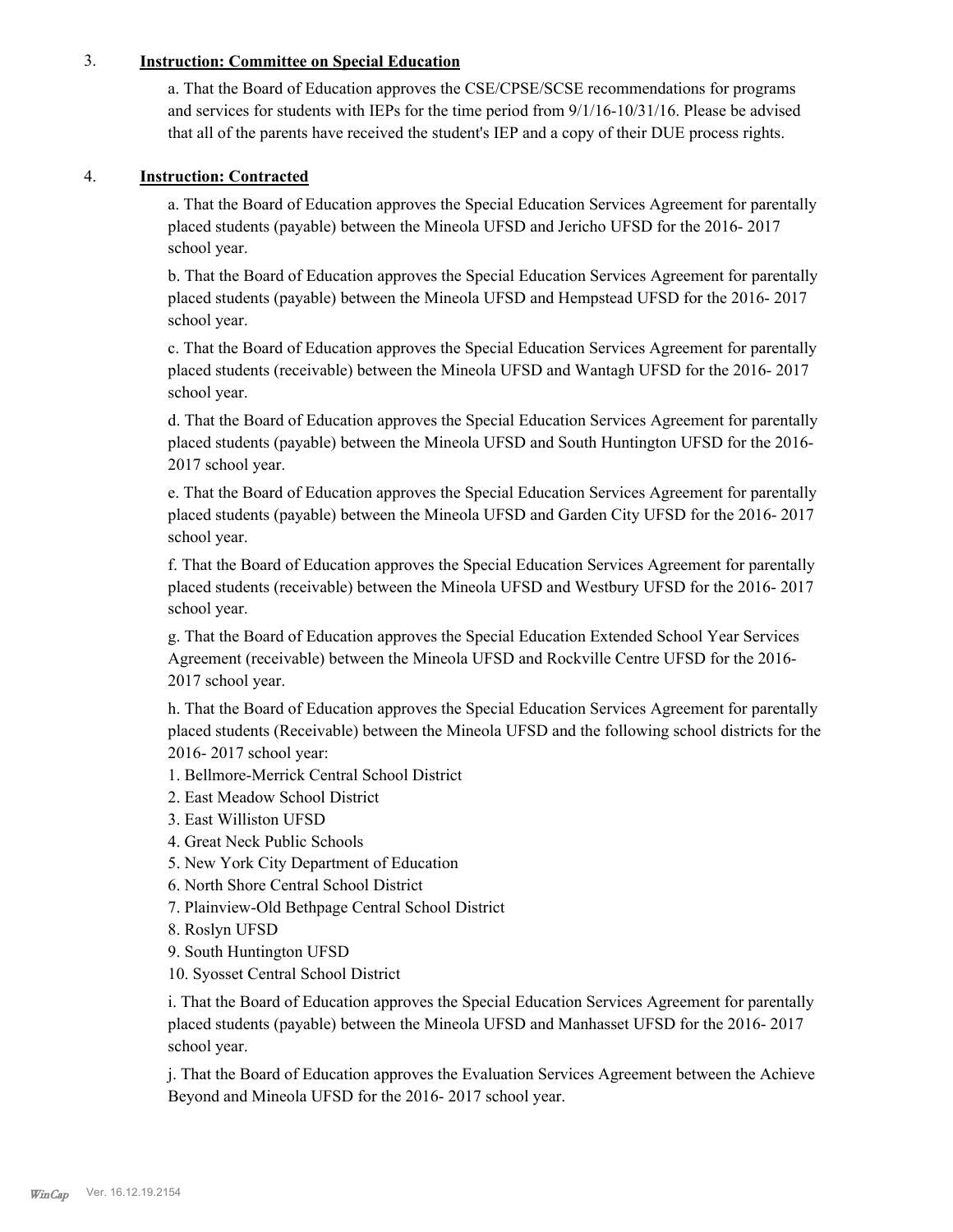# 5. **Civil Service**

- a. Appointments
- That the Board of Education approve the appointment of Melissa DaSilva, to the position of part time Bus Attendant for Transportation, effective November 21, 2016. Salary is \$10.91 per hour on Step 1. 1.
- That the Board of Education approve the appointment of Lorena Lucha, to the position of Clerical Substitute, effective December 5, 2016. Salary is \$15.00 per hour. 2.
- That the Board of Education approve the appointment of LaShonda Krokan, to the position of part time Greeter, to replace Esmirna Pena who resigned, effective December 5, 2016. Salary is \$10.15 per hour on Step 1. 3.
- That the Board of Education approve the appointment of Sean Gonzalez, to the position of Cleaner, to replace William Lutkins who retired, effective November 29, 2016. Salary is \$43,947 on Step 1 which includes a 6% night differential. 4.
- That the Board of Education approve the appointment of Margaret Farrell, to the position of Teacher Aid Substitute, effective December 5, 2016. Salary is \$13.95 per hour. 5.
- b. Leave(s) of Absence
- That the Board of Education approve a paid Medical Leave of Absence to Lauren Tuomey, 12 month Bus Driver, due to an auto accident, effective November 11, 2016 until further notice. 1.
- c. Creation of New Position
- That the Board of Education approves two new part time, Lunch Aide positions for the Hampton Street School, effective December 1, 2016. Salary will be \$13.95 per hour. 1.

# 6. **Business /Finance**

# a. **Treasurer's Report**

1. That the Board of Education accepts the Treasurer's report for the period ending September 30, 2016 and directs that it be placed on file.

# b. **Approval of Invoices and Payroll**

1. That the Board of Education accepts the Invoices and Payroll for the period ending October 31, 2016

| A/P Warrant # 7 | October 11, 2016 | \$ 303,430.95  |
|-----------------|------------------|----------------|
| A/P Warrant # 8 | October 26, 2016 | \$2,828,234.89 |

# **TOTAL EXPENSES \$ 3,131,665.84**

PAYROLL # 7 & # 8

General \$4,181,015.14 F Fund \$ 41,785.00

**TOTAL PAYROLL \$ 4,222,800.14**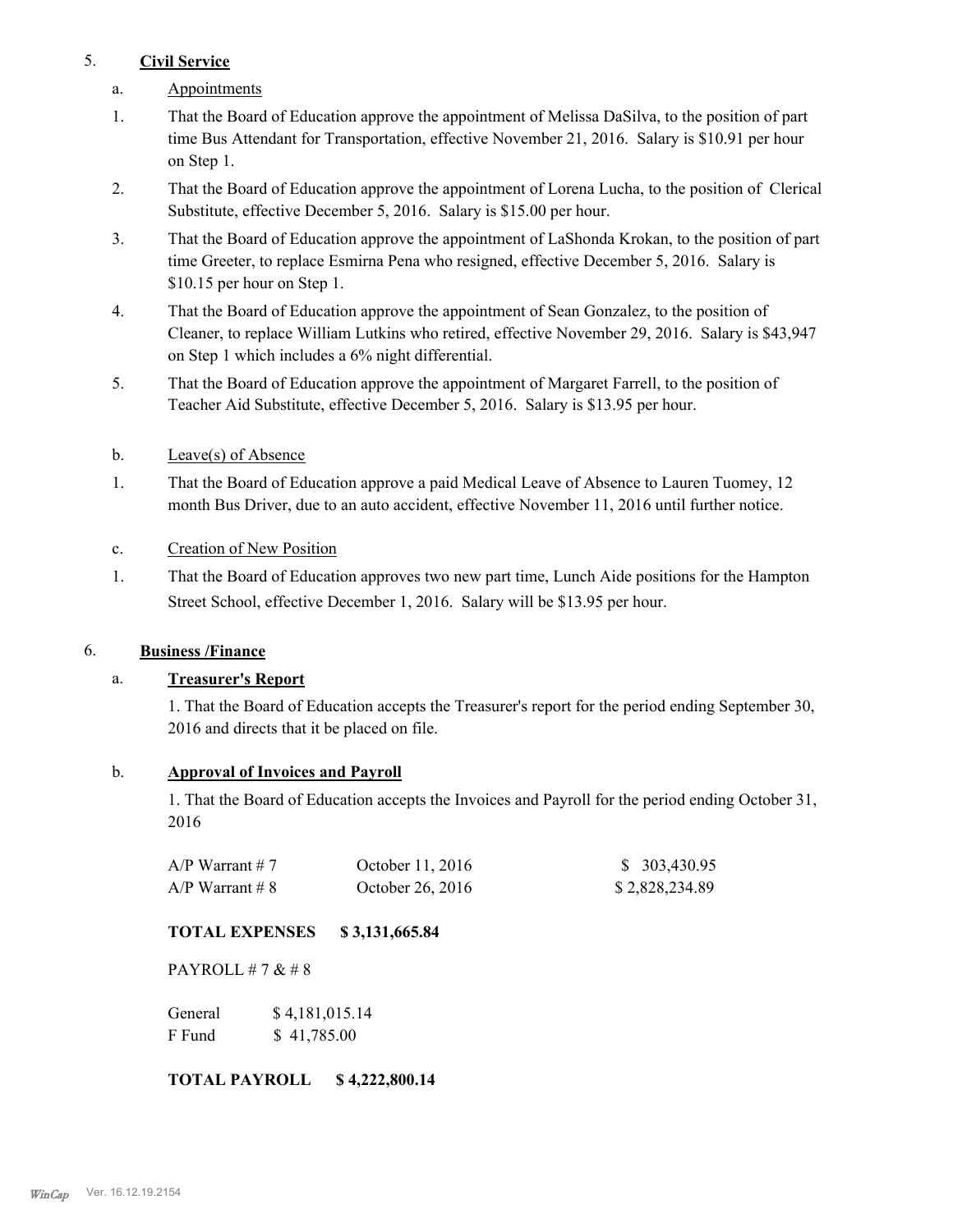# **Walk-On Agenda Items:**

#### **Stipulation of Settlement**

**RESOLUTION # 31 - BE IT RESOLVED** that the Board of Education hereby authorizes the Superintendent of Schools to execute a Stipulation of Settlement with an employee whose identity has been made known to the Board of Education in Executive Session and the UPSEU, the contents of which have been reviewed by the Board in Executive Session.

| <b>Motion:</b> | Brian Widman                     |     |      |
|----------------|----------------------------------|-----|------|
| Second:        | Cheryl Lampasona                 |     |      |
| Yes:           | Cheryl Lampasona<br>Brian Widman | No: | None |
|                | Nicole Matzer                    |     |      |
|                | Margaret Ballantyne              |     |      |
|                | Christine Napolitano             |     |      |
| Passed:        | Yes                              |     |      |

#### **Awarding of Project**

 **RESOLUTION # 32- BE IT RESOLVED** that the Board of Education of the Mineola Union Free School District approves the awarding of the Hampton Street Athletic Facility Improvements to the Landtek Group, Inc., based on the Nassau County General Requirements Contract # H66302U. The amount of the award is \$1,952,254.10.

**Motion:** Nicole Matzer **Second:** Margaret Ballantyne

Discussion: Dr. Nagler explained that the District still does not have approval on the Hampton project yet, but wants to get a head start on the field, with the hope to get it ready for lacrosse season. The estimate for the field, concession and storage project has come in higher than the original estimate, which is now two years old due to the wait time. This award does not include an alternate project for the lights (\$400,000) and that will be done at a future time. He would like to get this project underway due to the fact that it is dependent on the weather.

| Yes: | Cheryl Lampasona     | No: | None |
|------|----------------------|-----|------|
|      | Brian Widman         |     |      |
|      | Nicole Matzer        |     |      |
|      | Margaret Ballantyne  |     |      |
|      | Christine Napolitano |     |      |
|      |                      |     |      |

**Passed:** Yes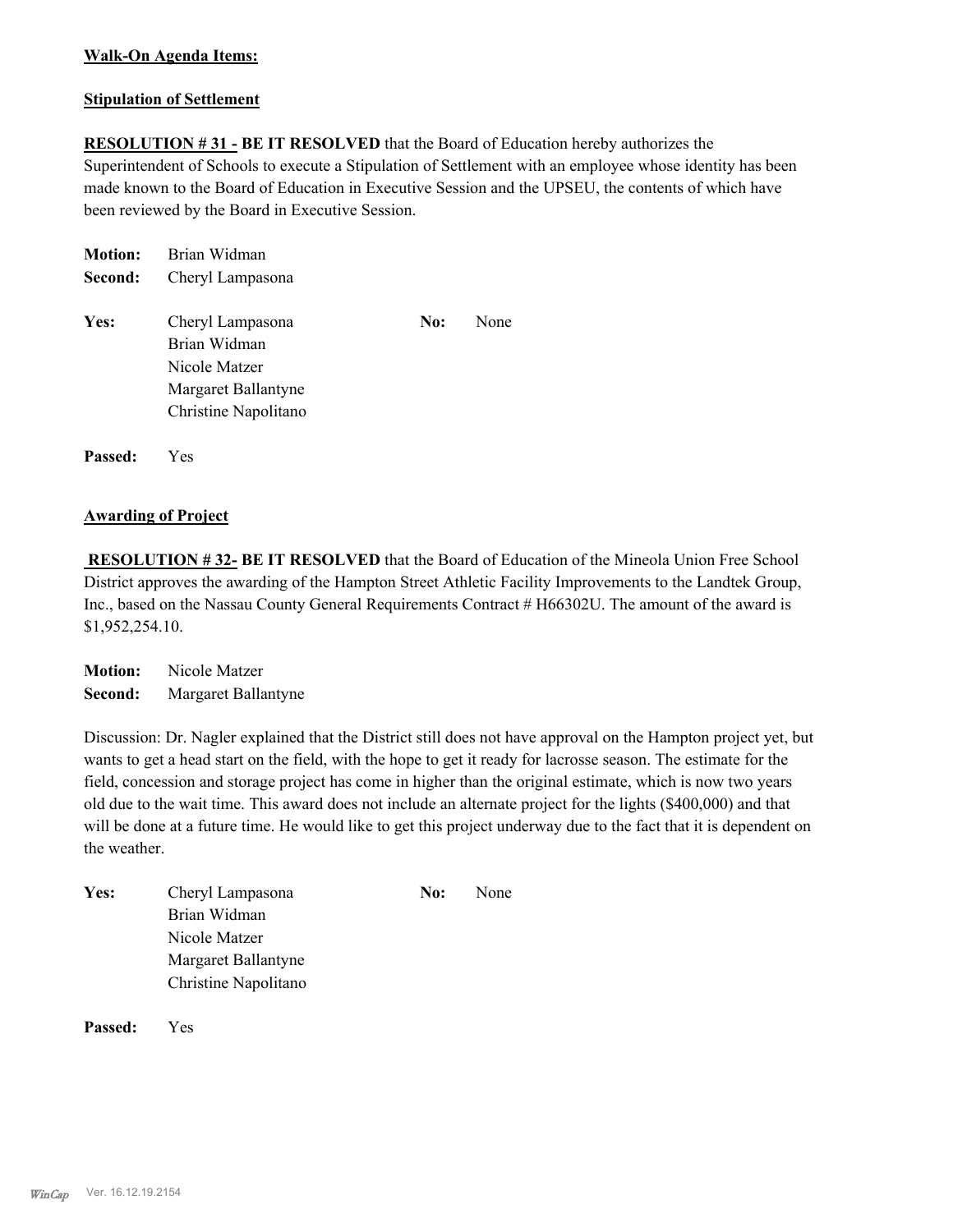# **K. Superintendent's Report**

Superintendent of Schools' Reports for 12/1/16 Presentations:

- 1. Central Office Reorganization
- 2. Mineola Attorney- Discussion of Fact Finder Report
- 3. Survey Results- College and Career Readiness Survey and Engagement Survey

Tonight's first presentation by the Superintendent is the "Central Office Reorganization". Dr. Nagler discussed the District Organizational chart. He explained that with the retirement of Patricia Burns, decisions need to be made regarding her position. Dr. Nagler is recommending tonight that rather than interview to fill that position, Matthew Gavens' position of Director of Technology be eliminated and Mr. Gaven would become Assistant Superintendent of Curriculum, Instruction, Assessment and Technology. This would mean that technology would no longer be a separate entity. Also, Edward Escobar's position would be changed to Assistant Superintendent for Human Resources and Information Accountability. Mr. Waters' position would remain unchanged. This means that one position will be eliminated from Central Office. Dr. Nagler stated that if the Board is in agreement, then it will be recommended at the next meeting. The Board was in agreement.

Next, Dr. Nagler talked briefly about the survey results for "College and Career Readiness". This survey talked to seniors and juniors in the high school. He reported that a few of the key highlights include that 84% of those students that responded feel prepared for the future. However, many students do not feel like they understand the financial aspect of paying for college and do not know what the different careers will pay. This has started a discussion of a need for some sort of career class for students. The Superintendent stated that a building survey would be coming soon. He also added when looking at response rates to the surveys, students have the best response rates while parents have the worst. Dr. Nagler would like to see more parents participating in these surveys. All survey results can be found on the District website.

The last presentation is a discussion of the Fact Finder's Report by John Gross, Esq, Ingerman Smith L.L.P. \*This report can be found on the district website on the Board of Education page, under presentations. Mr. Gross explained the chain of events that lead to the need to go into fact finding. He explained in fact finding a neutral party, Rosemary Townley, Esq. (whom both parties agree upon), hears both sides and reviews materials submitted by each party. The Fact Finder will then issue a report and make recommendations. Mr. Gross reported that the District read the report and formally accepted the results. Mr. Gross explained that he is here tonight to briefly go over the findings. Two factors which were looked at were: 1. the ability to pay and 2. comparability (what other Districts pay their teachers). Mr. Gross stated that the District has three issues effecting the negotiations: salary, insurance costs and non-attendance days. Mr. Gross reviewed some of the documentation that the district presented to the fact finder to consider: revenue depletion, significant expenditure increases and obligations, Property tax cap (which is not actually 2%), and ability to pay (per capita income). He also explained that the district must continue to pay and follow the contract requirements even if they expire. Mr. Gross discussed the district proposal: Insurance- New employees would pay 25% and employees hired before 7/1/15 would contribute a phased in increase from 17% up to 20%. Salary schedulestep increases are paid no matter what happens. Mr. Gross presented various charts and graph of teacher salaries at Mineola and comparison to other districts. It was found that Mineola, with the exception of the highest steps (step 20 and above), was in the 90th and 75th percentile compared to other districts. When examining the settlements of other districts, with few exceptions, no settlement was over 1%. The final issue is non-attendance days- the district is not against teachers taking sick or family illness days when necessary, at issue is the use of "free days". These days (5 per teacher) are more likely to be used because of the "use it or lose it" mentality. Mr. Gross reported that the district has made 7 proposals and counter-proposals-in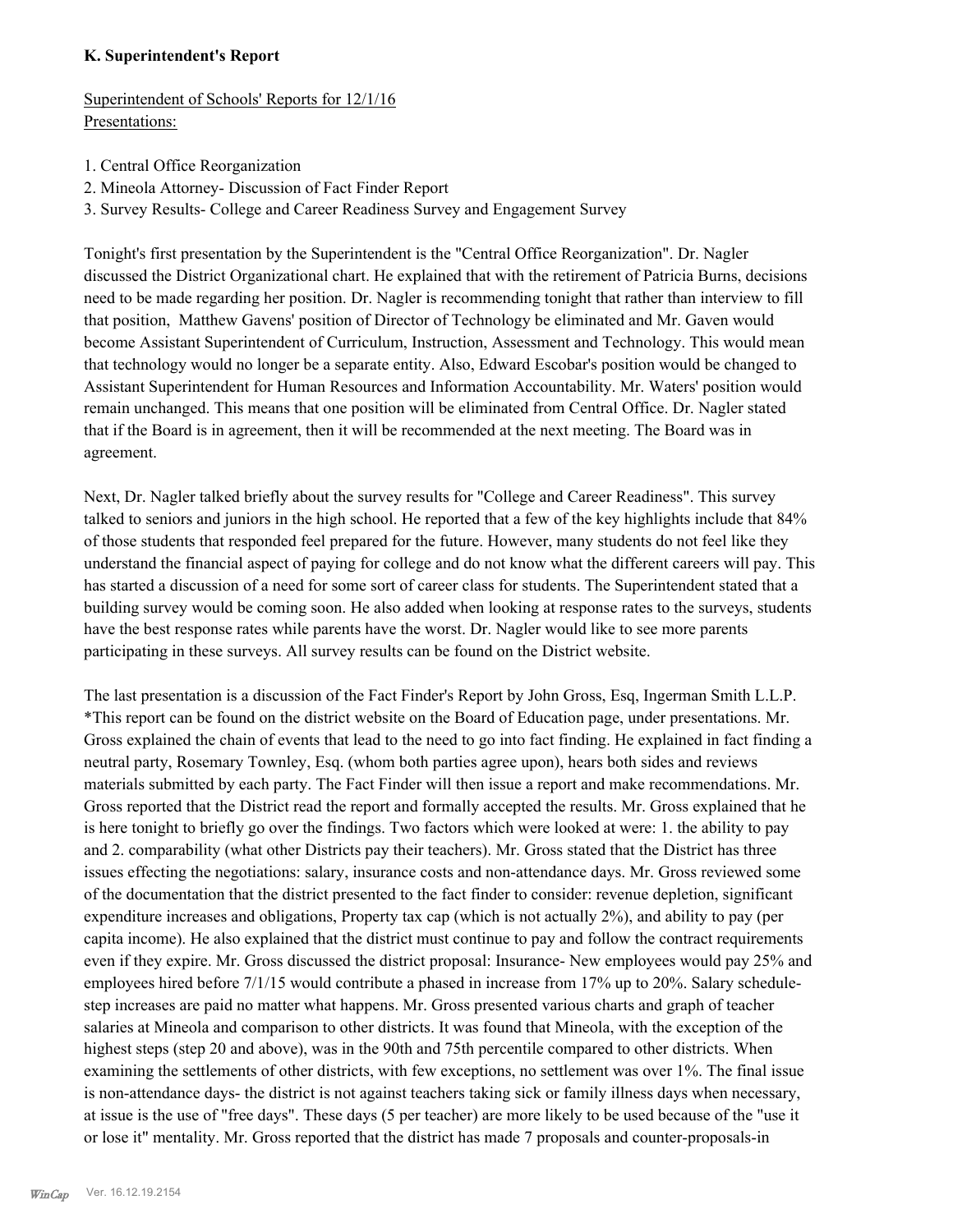writing. The MTA has only modified their original proposal only once. This occured during the fact finder presentation prior to that the MTA never backed off the 3% raise + step every year. Since the report the district made two more proposals in writing, both of which were more money than the fact finder recommended. MTA President Teresa Perrotta Hafner was given the opportunity to respond. Ms. Hafner stated that the 300 members of the MTA have helped to transform the education system at Mineola. She reported that the contract expired June 2015. It is felt that the small increase offered by the District is inadequate and the reduction of non-attendance days is unacceptable. Ms. Hafner raised the issue that the District has increased the number of administrators. Also, she stated that excellent teachers define education and the offers made by the district show a lack of respect for them. Ms. Hafner also suggested that the district should bond their projects rather that use the capital reserve, like other districts. Dr. Nagler responded when Ms. Hafner was finished speaking. He discussed issues that the district faces: Common Core Standard, Standardized tests and APPR. Dr. Nagler commented that no teacher has ever been affected by the APPR. The Board has empowered him not to enforce it. He stated that currently, the APPR is substantially completed through negotiations. The plan must be submitted to NYSED by December 14th. If the MTA does not sign off by 12/14, the district will lose \$1.2 million. If this occurs, none of the proposals made thus far can be funded due to this loss of revenue. Dr. Nagler stated that Mineola is a great place to work and the kids are fantastic. Dr. Nagler discussed his issue with the attendance as well as health insurance cost. The Board had the opportunity to respond at this point. Dr. Ballantyne stated that the Board is not trying to hurt teachers, but they must balance being fair to teachers and the community. She stated that the building improvements that are being made are good for students and teachers. She said it is the Board's responsibility to look at the broad picture and no decisions are ever made lightly. Christine Napolitano stated that she was hurt by the statement that the Board does not respect the teachers. The Board respects all that the teachers do and never fail to comment on the good work that is taking place. However, the fact finder did find that the union is out of touch with the community. The Board is responsible to the community. At this point in the meeting, Ms. Hafner and the teachers in attendance walked out of the meeting.

#### Superintendent Comments

Dr. Nagler stated that he just wanted to briefly discuss the 2017-2018 School Calendar. He said in looking at next year's calendar, it does appear that students could start school after Labor Day. However, that would leave no extra days available in case of snow. If students begin prior to Labor Day, it would be possible to build snow days into the calendar. September 1st would be the first day of classes for students. Dr. Nagler stated that the school calendar for 2017/18 will be discussed at upcoming Board Meetings.

#### **L. Public Comments**

Ms. Napolitano opened the floor to public comments, however there were none this evening.